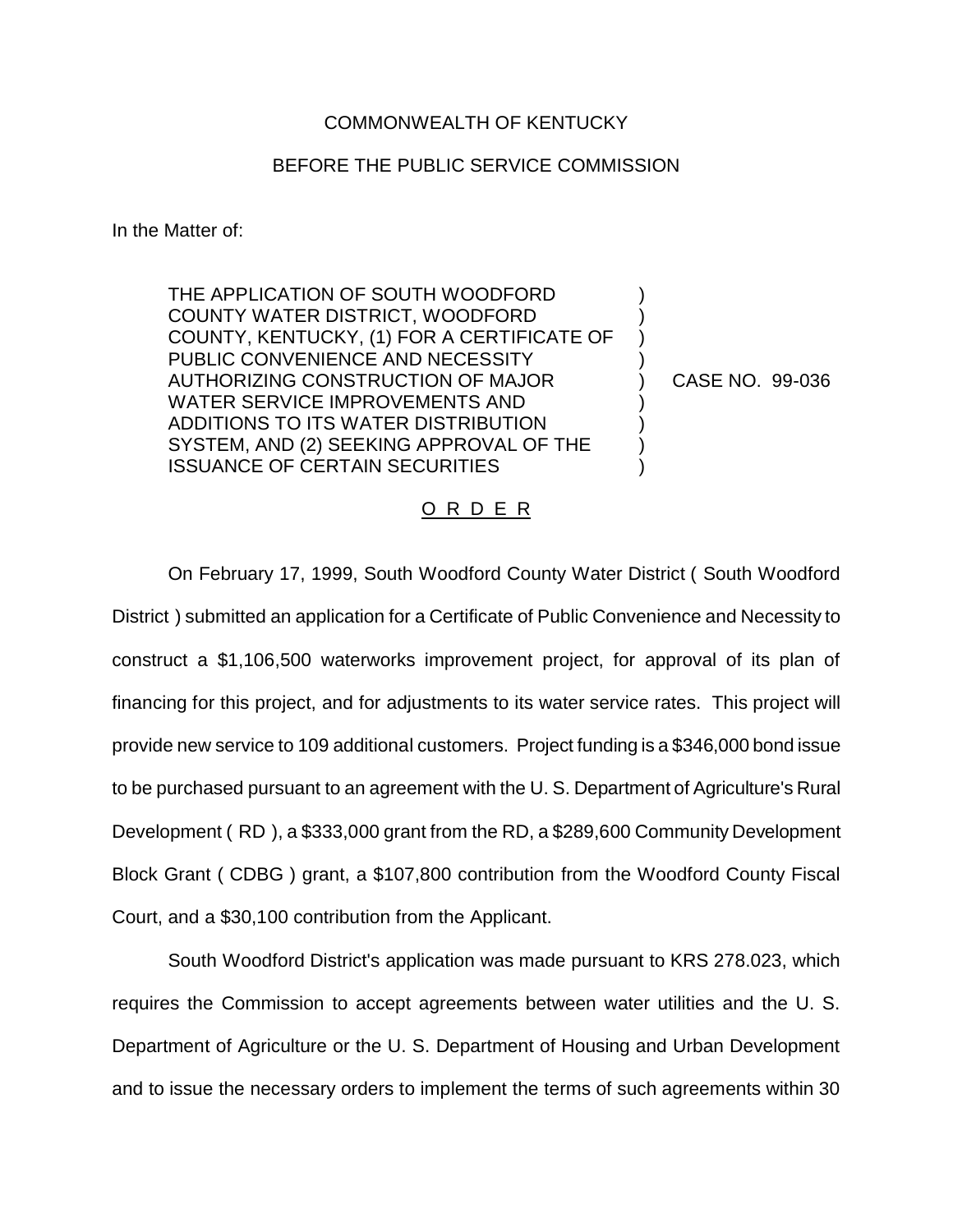days of satisfactory completion of the minimum filing requirements. Given that minimum filing requirements were met in this case on November 18, 1998, KRS 278.023 does not grant the Commission any discretionary authority to modify or reject any portion of this agreement.

IT IS THEREFORE ORDERED that:

1. South Woodford District is hereby granted a Certificate of Public Convenience and Necessity for the proposed construction project.

2. South Woodford District's proposed plan of financing with RD is accepted.

3. South Woodford District is authorized to issue bonds not to exceed \$346,000.

4. South Woodford District shall file a copy of the as-built drawings and a certified statement that the construction has been satisfactorily completed in accordance with the contract plans and specifications within 60 days of the substantial completion of the construction certificated herein.

5. The rates set out in Appendix A, which is attached hereto and incorporated herein, are the rates approved for service rendered on and after the date of this Order.

6. South Woodford District shall submit its revised tariff setting out the rates in Appendix A within 30 days of the date of this Order.

7. South Woodford District shall monitor the adequacies of the expanded water distribution system after construction. If the level of service is inadequate or declining or the pressure to any customer falls outside the requirements of 807 KAR 5:066, Section 5(1), South Woodford District shall take immediate action to bring the system into compliance with Commission regulations.

-2- 8. Three years from the effective date of this Order the South Woodford District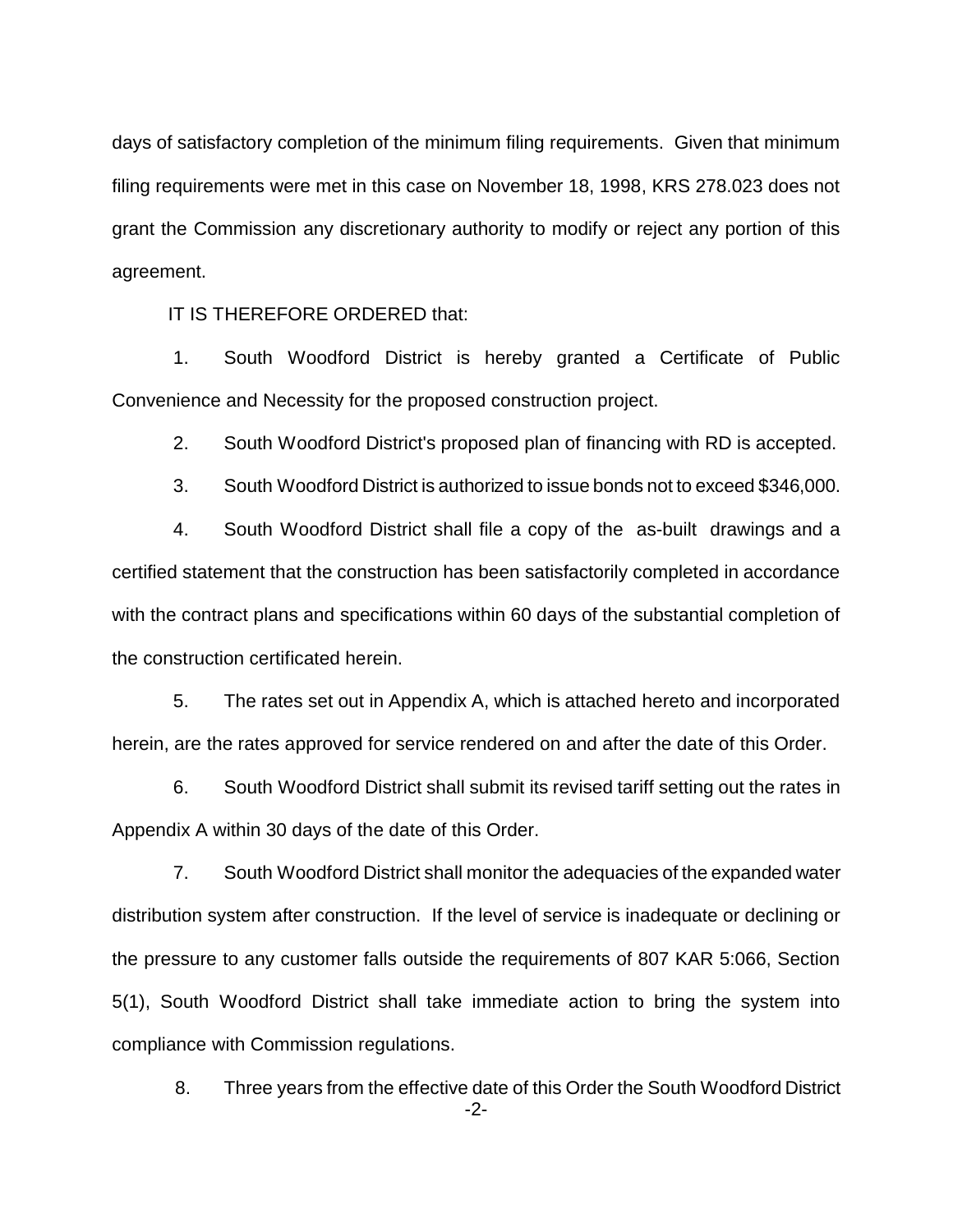shall file an income statement, along with any pro forma adjustments, in sufficient detail to demonstrate that the rates approved herein are sufficient to meet its operating expenses and annual debt service requirements.

Nothing contained herein shall be deemed a warranty of the Commonwealth of Kentucky, or any agency thereof, of the financing herein accepted.

Done at Frankfort, Kentucky, this 5<sup>rd</sup> day of March, 1999.

By the Commission

ATTEST:

Executive Director

\_\_\_\_\_\_\_\_\_\_\_\_\_\_\_\_\_\_\_\_\_\_\_\_

APPENDIX A

APPENDIX TO AN ORDER OF THE KENTUCKY PUBLIC SERVICE COMMISSION IN CASE NO. 99-036 DATED MARCH 5, 1999

The following rates and charges are prescribed for the customers in the area served